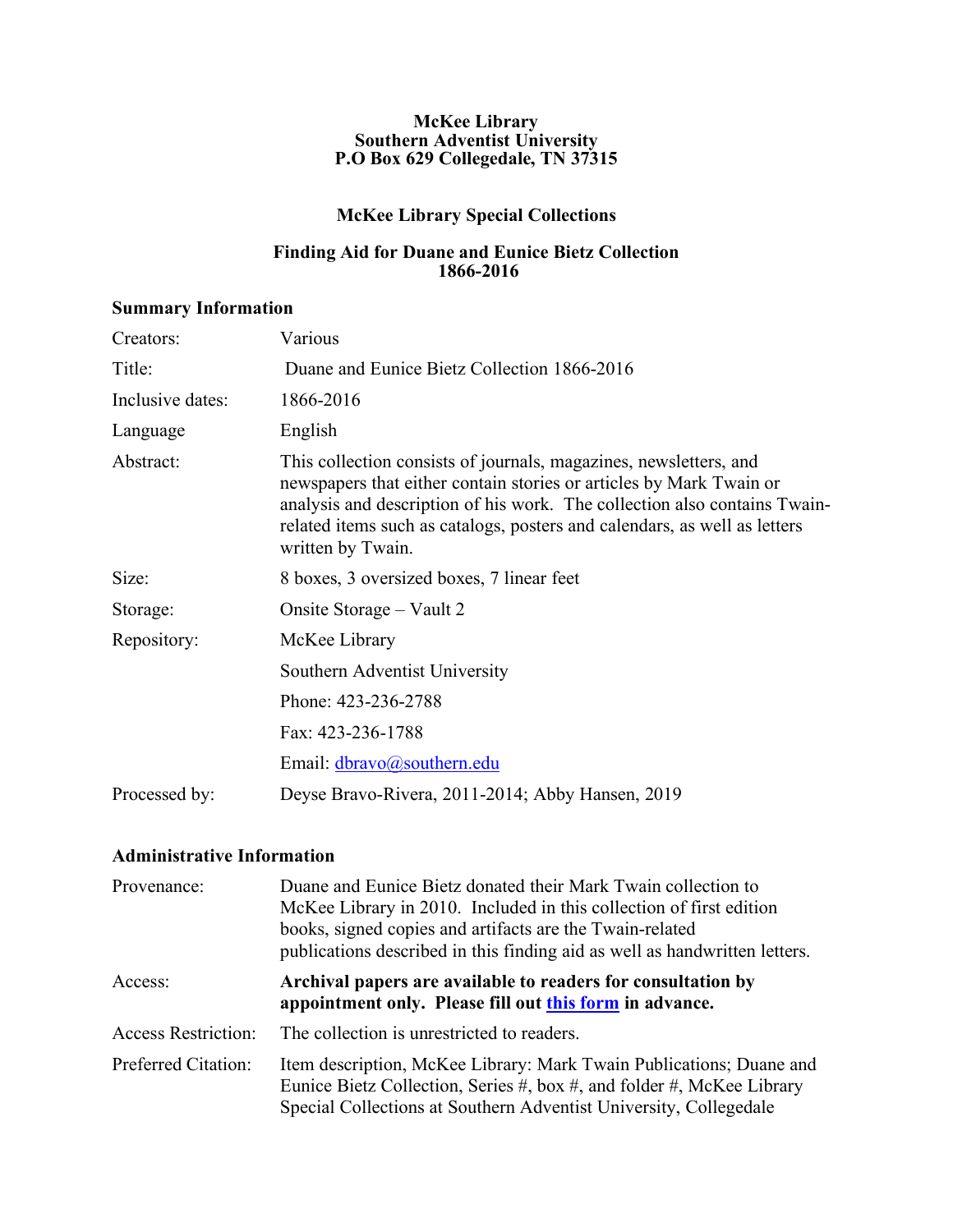## **Biography**

Dr. Duane Bietz' love of books was developed at a young age. He would accompany his father, a minister, on frequent trips to the library, where he would spend his time poring over books on history and theology.

Bietz decided to collect old books when he enrolled in medical school. Since his area of expertise was cardiac surgery, he decided to collect old cardiac surgical books, but found that there weren't any significant old surgical books. Cardiac surgery was such a new specialty that journals were the venue to report results of surgical procedures. Bietz then started to read books about book collecting, and came across a book written by a Mark Twain collector. This book, coupled with Bietz' love for Twain's stories, influenced his decision to start collecting Twain books and other memorabilia.

Dr. Bietz and his wife Eunice Bietz have collected Mark Twain books and related items throughout the world. In 2010, they graciously donated their collection of books, artifacts, letters, and Twain-related publications to McKee Library, Southern Adventist University.

#### **Collection Scope and Content Note**

## • **Series 1: Mark Twain Correspondence, 1869-1908 (1 box, .50 linear ft.)**

This series contains handwritten letters from Mark Twain to his friends and a letter of appeal written and signed by Mark Twain asking for aid to the Redding Public Library in Connecticut. This series also includes two handwritten letters from Albert Bigelow Paine to Leigh H. Crosby.

## • **Series 2: Journals, 1894-1995 (1 box, .50 linear ft.)**

This series contains journals dedicated to the study of Mark Twain's work and journals that contain stories written by Twain himself. Included in the series is the April 1894 issue of *The North American Review,* which contains the first appearance of "To The Person Sitting in Darkness" by Twain.

## • **Series 3: Magazines, 1873-2014 (2 boxes, 1 OS\* box 2 linear ft.)**

This series contains magazines that include articles by Mark Twain or about Mark Twain. Included in the series is the January 1885 issue of *Century Magazine,* which contains "Jim's Investments, and King Sollermun" by Mark Twain. Also included in the series is the first appearance of "Extracts from Adam's Diary" in the April 1901 issue of Harper's Monthly Magazine.

#### • **Series 4: Newsletters and Pamphlets, 1935-2012 (1 box, .50 linear ft.)**

This series contains newsletters devoted to Mark Twain and Mark Twain societies as well as informational pamphlets.

## • **Series 5: Newspapers, 1895-2016 (1 OS\* box, 1 linear ft.)**

This series contains the *Oakland Examiner* dated April 22, 1910, announcing the death of Mark Twain.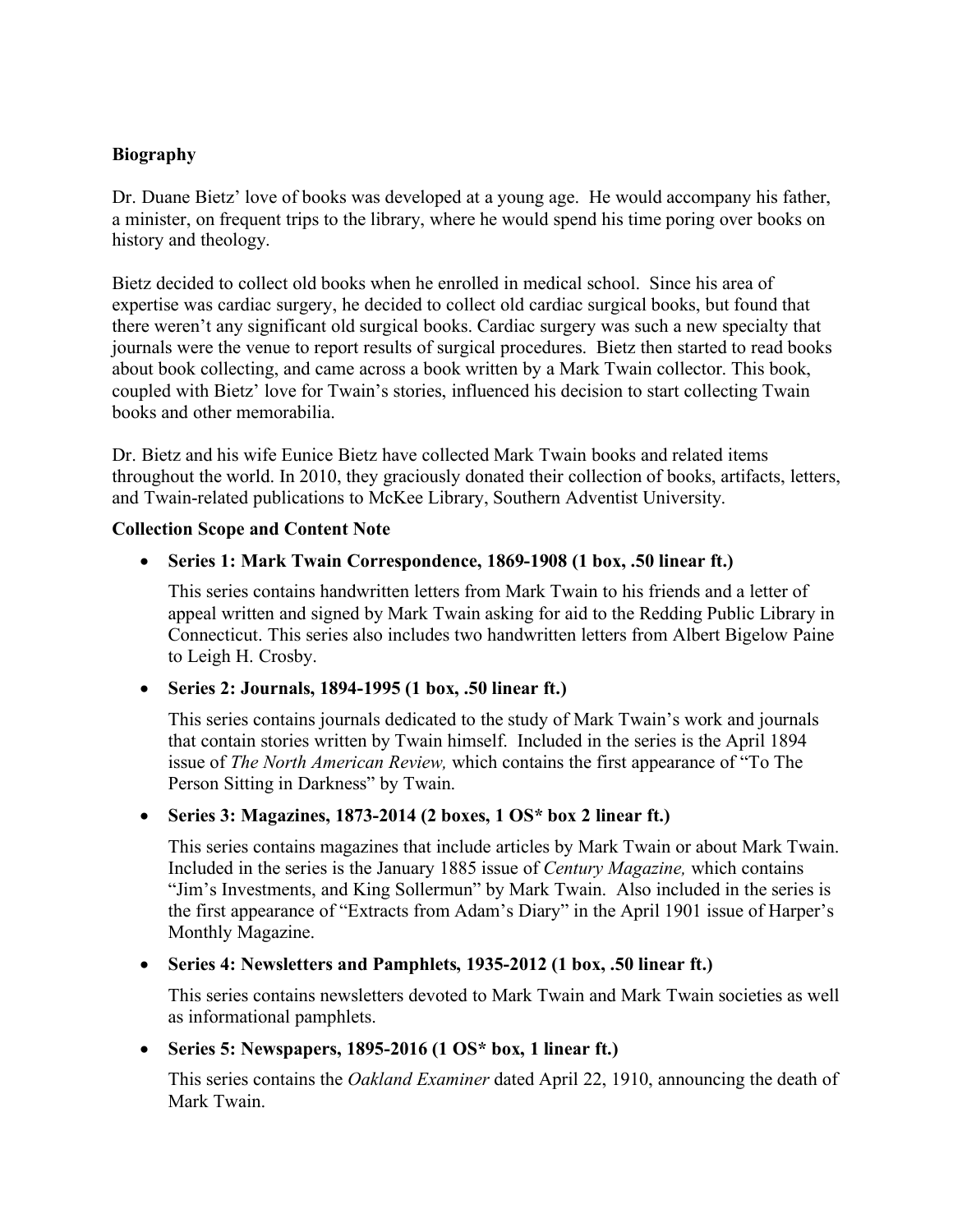• **Series 6: Plays, 1867-2010 (.5 box, .25 linear ft.)**

This series contains two limited edition synopsis booklets of *Tom Sawyer: A Drama* by Jake Blanck.

• **Series 7: Ephemera and Miscellaneous, 1866-1971 (.5 box, .25 linear ft.)**

This series contains a steamship ticket from C.A Transit Company.

• **Series 8: Collection Development and Sales Information, 1988-2013 (2 boxes, 1 linear ft.)**

This series contains information regarding collection development including invoices, receipts, provenance accounts, and correspondence.

• **Series 9: Calendars, Scrapbooks, Games 1891-2011 (.5 OS\* box, .50 linear ft.)**

This series contains two Mark Twain calendars including one from 1917, and a Mark Twain scrapbook by Daniel Slote & Co.

• **Series 10: Pictures and Posters, ?-1985 (.5 OS\* box, .50 linear ft.)**

This series contains advertisement posters of Mark Twain materials. Also included in the series is a photographic negative image of Mark Twain.

**\*Oversized**

#### **Processing**

Materials have been rearranged from their original order. Staples were removed from materials as needed, and folded items were flattened. Materials were placed in new acid-free folders and boxes.

## **Contents list**

|                   |   |                | Series 1: Mark Twain Correspondence, 1869-1908                                                                                                             |
|-------------------|---|----------------|------------------------------------------------------------------------------------------------------------------------------------------------------------|
| <b>Series Box</b> |   |                | <b>Folder Contents</b>                                                                                                                                     |
| $\mathbf{1}$      | 1 | 1              | Handwritten letter from Mark Twain to James Redpath (1869 May 14)                                                                                          |
| $\mathbf{1}$      | 1 | $\overline{2}$ | Handwritten letter from Mark Twain to James Redpath (1874 February<br>23)                                                                                  |
| $\mathbf{1}$      | 1 | 3              | Handwritten letter from Mark Twain to Mrs. Bigelow (1894 March 18)                                                                                         |
| $\mathbf{1}$      | 1 | 4              | Handwritten letter from Mark Twain to Mr. Lord (possibly Chester<br>Sanders Lord) regarding Horace Porter (1902 June 10)                                   |
|                   | 1 | 5              | Handwritten letter from Mark Twain to Colonel Charles S. Fairchild<br>(1903 March 2). Includes mailing envelope.                                           |
|                   | 1 | 6              | Printed letter signed by Mark Twain (1908 October) – "To My Guests –<br>Greeting and Salutation and Prosperity! And Therewith, Length of Days.<br>Listen:" |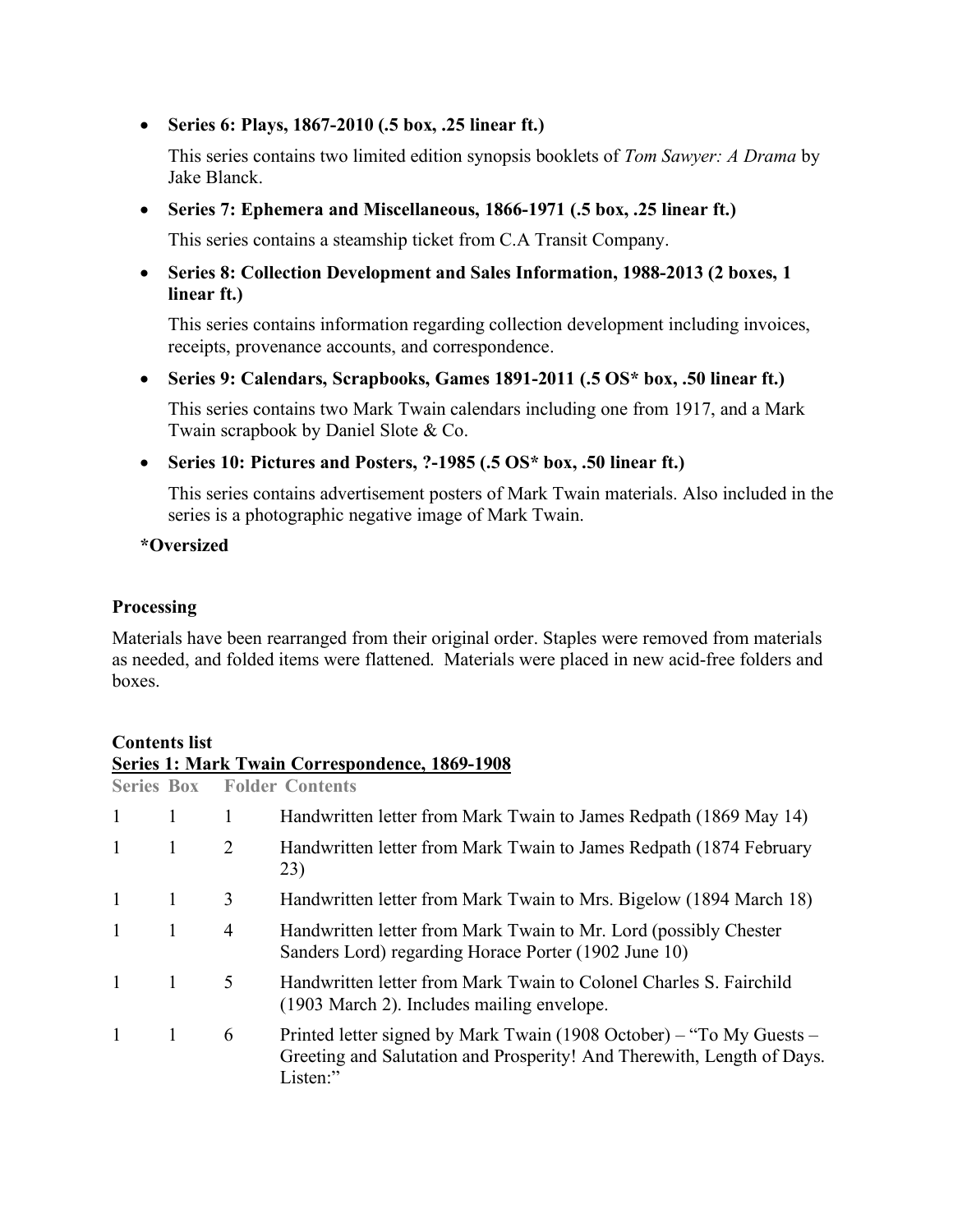## **Series 1: Mark Twain Correspondence, 1869-1908 Cont'd**

1 1 7 Handwritten letters from Albert Bigelow Paine to Leigh H. Crosby (1924 February 10; 1924 July 20). Includes mailing envelopes.

## **Series 2: Journals, 1894 – 1995**

| <b>Series Box</b> |                |                | <b>Folder Contents</b>                                                                                                           |
|-------------------|----------------|----------------|----------------------------------------------------------------------------------------------------------------------------------|
| 2                 | 2              | 1              | Book Collector's Market v.4: no.4 (1979 July/August) – "Collecting Mark"<br>Twain: A Popular Author and His Market"              |
| 2                 | $\overline{2}$ | $\overline{2}$ | Lincoln Herald v.49: no.2 (1947 June) – "Mark Twain's Pension" by<br>R. Gerald McMurtry                                          |
| $\overline{2}$    | $\overline{2}$ | 3              | Manuscripts v.11: no.4 (1959 Fall) – Hal Holbrook on cover;<br>"Mark Twain, Edited and Bowdlerized" by Dr.Klingelhofer           |
| 2                 | $\overline{2}$ | $\overline{4}$ | Mark Twain Journal v.9: no.4 (1954 Summer) – Inscribed to John<br>Howell by Cyril Clemens, Mark Twain's cousin                   |
| $\overline{2}$    | $\overline{2}$ | 5              | Pages from Mark Twain Journal v.20: no.1 (1979-1980 Winter)                                                                      |
| $\overline{2}$    | $\overline{2}$ | 6              | Mark Twain Journal v.22: no.1 (1984 Spring)                                                                                      |
| $\overline{2}$    | $\overline{2}$ | 7              | Mark Twain Journal – Flyers, Correspondence (1984-1995)                                                                          |
| $\overline{2}$    | $\overline{2}$ | 8              | The North American Review v.158: no.4 (1894 April) – "Private<br>History of the Jumping Frog Story" by Mark Twain                |
| $\overline{2}$    | $\overline{2}$ | 9              | The North American Review v.172: no.2 (1901 February) – First<br>appearance of "To The Person Sitting in Darkness" by Mark Twain |

# **Series 3: Magazines, 1873-2014**<br>**Series Box** Folder Contents

**Folder Contents** 

| 3             | 3 | 1              | Adventure Road (1990 January/February) – "Mark Twain Country" by<br>Patricia Brooks                                                                                                                                   |
|---------------|---|----------------|-----------------------------------------------------------------------------------------------------------------------------------------------------------------------------------------------------------------------|
| 3             | 3 | 2              | At Random v.4: no.4 (1995 December) – "I Been There Before':<br>Revisiting Adventures of Huckleberry Finn" by Sean Abbott and "The<br>Phoenix-Like Manuscript of Adventures of Huckleberry Finn" by Daniel<br>Menaker |
| $\mathcal{R}$ | 3 | 3              | The Bermudian (1983 September) – "Mark Twain Abroad" Parts<br>1-6 by Tim Hodgson (photocopy)                                                                                                                          |
| $\mathcal{R}$ | 3 | $\overline{4}$ | The Book News Monthly v.28: no.8 (1910 April) – Mark Twain<br>Special Number                                                                                                                                          |
| $\mathcal{E}$ | 3 | 5              | The Century Illustrated Monthly Magazine (excerpt) v.29:new series v.7<br>(1885 January) - "Jim's Investments, and King Sollermun" by Mark Twain                                                                      |
| 3             | 3 | 6              | The Century Illustrated Monthly Magazine v.45: no.3 (1893 January) --<br>"The £1,000,000 Bank Note" by Mark Twain                                                                                                     |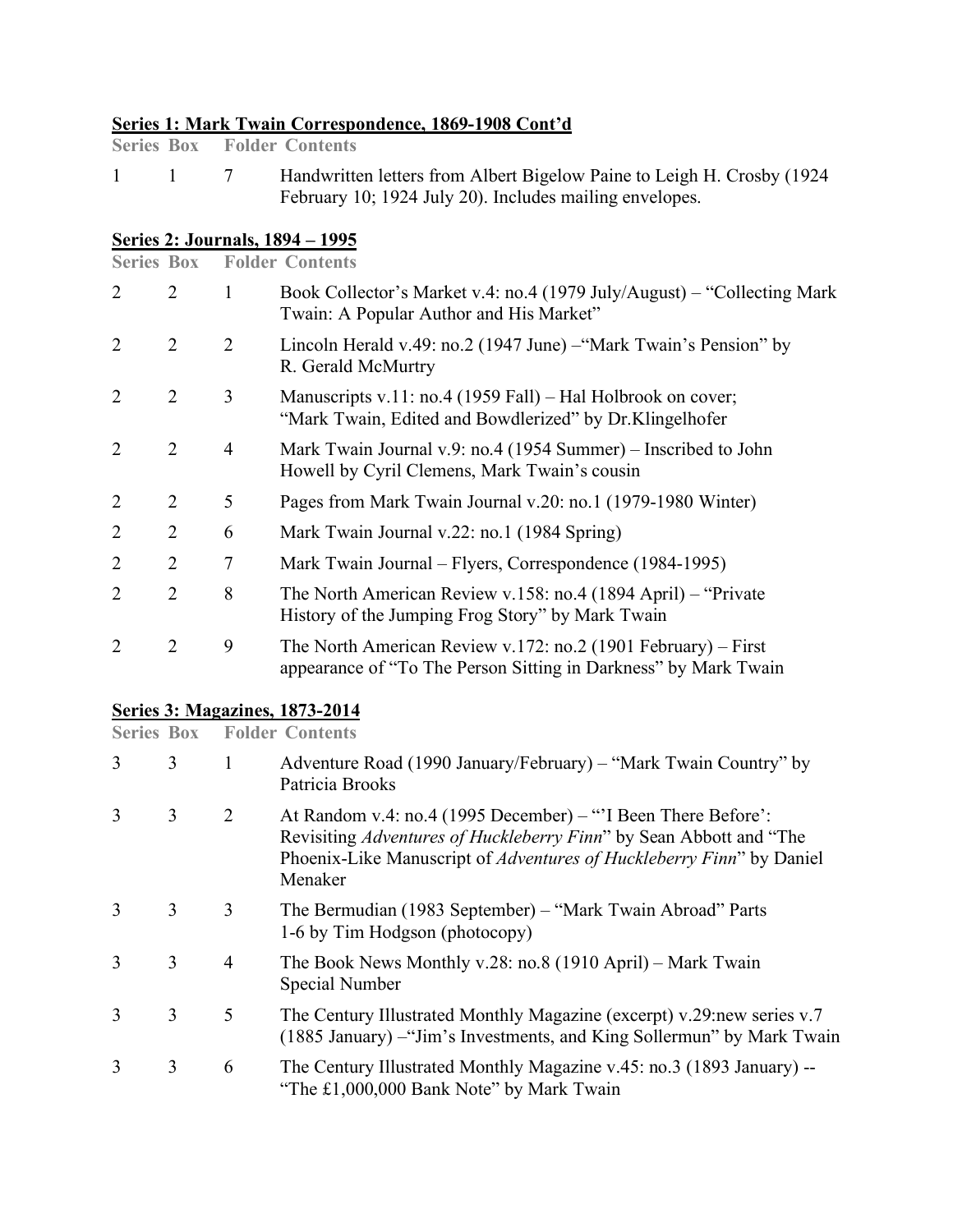## **Series 3: Magazines, 1873-2014 Cont'd**

| <b>Series Box</b> |                |                | <b>Folder Contents</b>                                                                                                                                              |
|-------------------|----------------|----------------|---------------------------------------------------------------------------------------------------------------------------------------------------------------------|
| 3                 | 3              | $\tau$         | College and University Dialogue v.4: no.1 (1992) "Mark Twain's Choice"<br>by William F. Fitts                                                                       |
| 3                 | $\overline{3}$ | 8              | The Cosmopolitan v.16:no.2 (1893 December) – First appearance<br>of "Traveling with a Reformer" by Mark Twain                                                       |
| 3                 | 3              | 9              | The Cosmopolitan v.27: no.6 (1899 October) – "Christian Science and the<br>Book of Mrs. Eddy" by Mark Twain                                                         |
| 3                 | 3              | 10             | Country Living (1994 August) – "Mark Twain's Town" 2 page<br>advertisement for Hannibal, Missouri                                                                   |
| 3                 | 3              | 11             | Firsts: The Book Collector's Magazine v.8: no.7/8 (1998 July/August) -<br>"Collecting Mark Twain" by Kevin MacDonnell (2 copies)                                    |
| 3                 | $\overline{3}$ | 12             | Firsts: The Book Collector's Magazine v.8: no. 9 (1998 September) –<br>"Mark Twain Special"                                                                         |
| 3                 | 3              | 13             | Firsts: The Book Collector's Magazine v.17: no.7 (2007 September) –<br>"Bernard DeVoto's America" by Jerry Bartholomew                                              |
| 3                 | $\overline{3}$ | 14             | Harper's Monthly Magazine no.611 (1901 April) – First<br>appearance of "Extracts from Adam's Diary" by Mark Twain                                                   |
| 3                 | 3              | 15             | Harper's New Monthly Magazine no. 631 (1902 December) –<br>"Was it Heaven? Or Hell? A Story" by Mark Twain                                                          |
| 3                 | 3              | 16             | "A Dog's Tale" by Mark Twain reprinted from Harper's Magazine<br>Christmas Number (1903)                                                                            |
| 3                 | 3              | 17             | Harper's Monthly Magazine p.339-348 (1910 August) – "My<br>Memories of Mark Twain" by H.D. Howells                                                                  |
| 3                 | $\overline{4}$ | $\mathbf{1}$   | Harper's Monthly Magazine no.795 (1916 August) – "The<br>Mysterious Stranger. A Romance (Continued)" by Mark Twain                                                  |
| 3                 | $\overline{4}$ | $\overline{2}$ | Harper 's Monthly Magazine no.804 (1917 May) – "Some Mark"<br>Twain Letters" Edited by Albert Bigelow Paine                                                         |
| 3                 | 4              | 3              | Harper's Monthly Magazine no.810 (1917 November) – "Mark<br>Twain's Letters" Edited by Albert Bigelow Paine; two unbound pages<br>from Harper's Magazine Advertiser |
| 3                 | 4              | $\overline{4}$ | Harper's Magazine v.217: no.1303 (1958 December) - "Mark<br>Twain Speaks Out: Four Unpublished Pieces"                                                              |
| 3                 | $\overline{4}$ | 5              | Harper's Magazine v.300: no.1801 (2000 December) – "Celebrating 150<br>Years of Literature 1850-2000"                                                               |
| 3                 | 4              | 6              | Harper's Magazine v.322: no.1931 (2011 April) – "Democracy 101: Mark<br>Twain's Farewell Address" by Lewis H. Lapham                                                |
| 3                 | 4              | $\tau$         | History of Redding website (2012 November 1) – "Mark Twain's<br>Stormfield-Redding, Connecticut" (print-out)                                                        |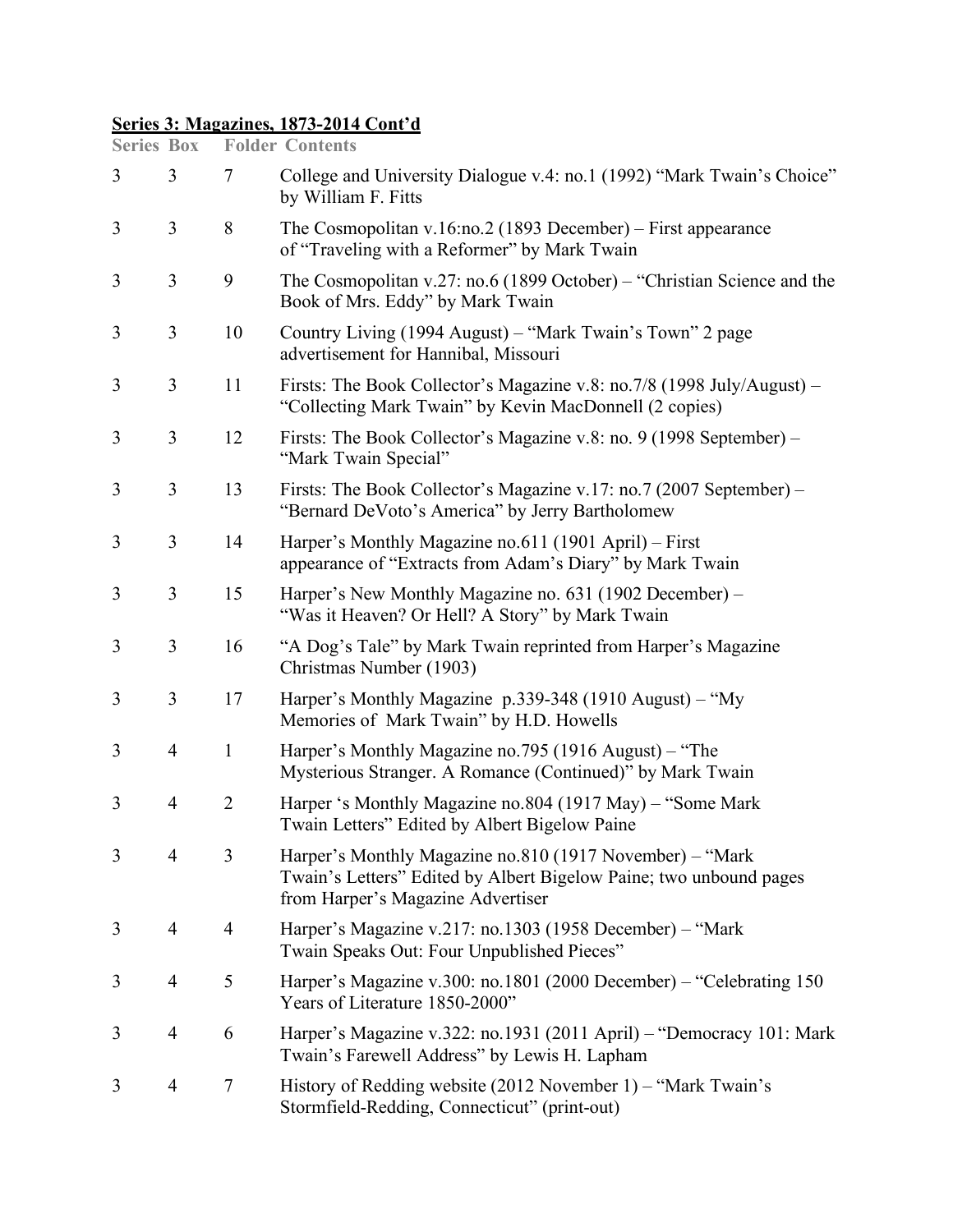## **Series 3: Magazines, 1873-2014 Cont'd**

| <b>Series Box</b> |                 |                | <b>Folder Contents</b>                                                                                                                                                                                                                                                          |
|-------------------|-----------------|----------------|---------------------------------------------------------------------------------------------------------------------------------------------------------------------------------------------------------------------------------------------------------------------------------|
| 3                 | $\overline{4}$  | 8              | Martha Stewart Living (1993 April/May) – "Saving Old Books"                                                                                                                                                                                                                     |
| 3                 | $\overline{4}$  | 9              | The Mentor v.12: no.4 (1924 May) – Mark Twain Number – Articles by<br>his Biographer and Close Friends                                                                                                                                                                          |
| 3                 | $\overline{4}$  | 10             | The Museums at Blackhawk (1994 Summer) – "Mark Twain: A Life in<br>Writing Opening September 17"                                                                                                                                                                                |
| 3                 | $\overline{4}$  | 11             | Nast's Illustrated Almanac (1873) – "The Story of the Good Little Boy<br>Who Did Not Prosper" by Mark Twain                                                                                                                                                                     |
| 3                 | 4               | 12             | News from Home (1954 Spring) – "Mark Twain – Always in the News"                                                                                                                                                                                                                |
| 3                 | $\overline{4}$  | 13             | The New Yorker (1993 June 14) – "The Voice of America" by Clive<br>James                                                                                                                                                                                                        |
| 3                 | 4               | 14             | The Pacific Monthly v.8: no.4 (1907 October)                                                                                                                                                                                                                                    |
| 3                 | $\overline{4}$  | 15             | The Pacific Short Story Magazine v.6: no.1 (1912 December) – "A<br>Biography of Mark Twain"                                                                                                                                                                                     |
| 3                 | $\overline{4}$  | 16             | Reader's Digest: The World's Best Reading (1992) – "The Celebrated<br>Jumping Frog and Other Stories" Mark Twain                                                                                                                                                                |
| 3                 | $\overline{4}$  | 17             | Salon Magazine (2014 March 23) – "How Mark Twain became Mark<br>Twain: The amazing story of the lectures that made him a superstar" by<br>Ben Tarnoff, excerpted from The Bohemians: Mark Twain and the San<br>Francisco Writers Who Reinvented American Literature (print-out) |
| 3                 | $\overline{4}$  | 18             | San Diego Magazine (1986 April) - "Clara Clemens: A Life of Her Own"<br>by Thomas L. Scharf                                                                                                                                                                                     |
| 3                 | OS <sub>5</sub> | $\mathbf{1}$   | The Saturday Review of Literature v.12: no.24 (1935 October 12) –<br>"Mark Twain: Anti-Victorian; a Review of Mark Twain's Notebook" by<br>Henry Seidel Canby                                                                                                                   |
| 3                 | OS <sub>5</sub> | $\overline{2}$ | Smithsonian (2003 September) – "Keeping Up with Mark "Twain" by<br>Ron Powers                                                                                                                                                                                                   |
| 3                 | OS <sub>5</sub> | 3              | Smithsonian (2012 October) - "The Adventures of the Real Tom Sawyer"<br>by Robert Smith                                                                                                                                                                                         |
| 3                 | OS <sub>5</sub> | $\overline{4}$ | Time Magazine (1992 July 20) "Was Huck Finn Black?"                                                                                                                                                                                                                             |
| 3                 | OS <sub>5</sub> | 5              | Time Magazine (2008 July) – "The Dangerous Mind of Mark<br>Twain"                                                                                                                                                                                                               |
| 3                 | OS <sub>5</sub> | 6              | Washington v.3: no.4 (1986 December) – "Twain's Great Northwest"<br>Tour" by Don Glickstein                                                                                                                                                                                     |
| 3                 | OS <sub>5</sub> | 7              | Yankee (1967 June) - "Mark Twain's Last Years at Redding" by Thomas<br>J. Smith                                                                                                                                                                                                 |
| 3                 | OS <sub>5</sub> | 8              | Yankee (1969 January) – "Portrait of a Friendship"                                                                                                                                                                                                                              |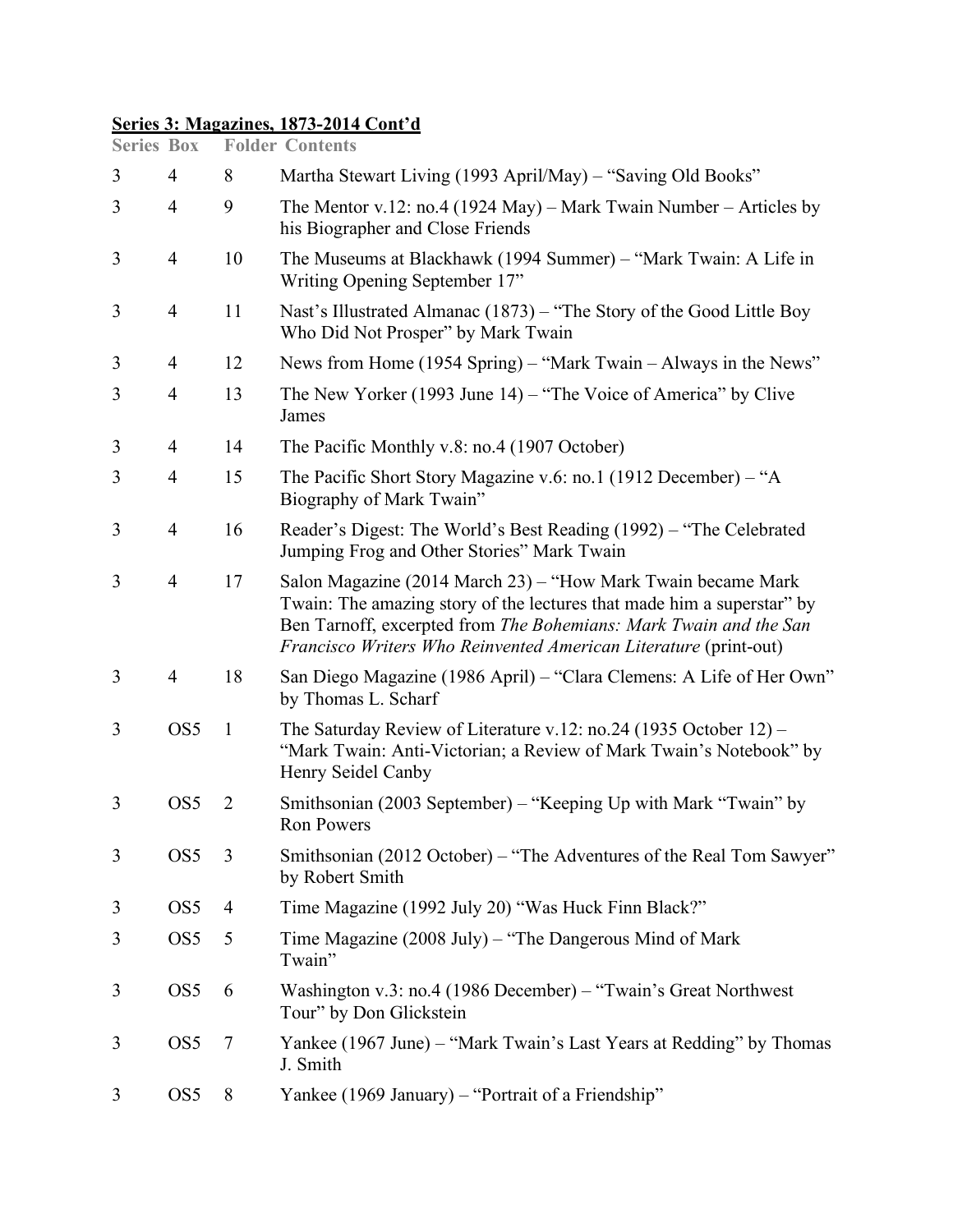## **Series 3: Magazines, 1873-2014 Cont'd**

|   |     |     | <b>Series Box Folder Contents</b>                                                                                |
|---|-----|-----|------------------------------------------------------------------------------------------------------------------|
| 3 | OS5 | -9  | The Ladies' Home Journal (1898 October) – "The Anecdotal Side of Mark<br>Twain"                                  |
| 3 | OS5 | -10 | Harper's Weekly Magazine v.48:no.2462 (1904 February 27)                                                         |
| 3 | OS5 | -11 | Life Magazine v.65:no.25 (1968 December 20) – "Tom and Huck<br>Among the Indians" by Mark Twain (3 copies)       |
| 3 | OS5 | 12  | The Hartford Courant Sunday Magazine (1994 September $25$ ) – "The<br>Adventures of John Boyer" by Garret Condon |

## **Series 4: Newsletters and Pamphlets, 1935-2012**

| <b>Series Box</b> |                | <b>Folder Contents</b>                                                                                                                         |
|-------------------|----------------|------------------------------------------------------------------------------------------------------------------------------------------------|
| 6                 | 1              | Mark Twain Centennial souvenir booklet (1935)                                                                                                  |
| 6                 | $\overline{2}$ | Bancroftiana: Published occasionally by the friends of the Bancroft<br>Library University of California, Berkeley (1972 April)                 |
| 6                 | 3              | Educulture: A Word to Teachers (undated)                                                                                                       |
| 6                 | 4              | Ephemera News (2001 Spring)                                                                                                                    |
| 6                 | 5              | The Fence Painter: Bulletin of the Mark Twain Boyhood Home<br>Associates (1997-1998)                                                           |
| 6                 | 6              | Mark Twain Circular v.7-12 (1993-1998)                                                                                                         |
| 6                 | 7              | Mark Twain Circular – Correspondence (1994 May 3)                                                                                              |
| 6                 | 8              | Mark Twain's House (1977) (2 copies)                                                                                                           |
| 6                 | 9              | Mark Twain News (1994 Spring-2004 Summer)                                                                                                      |
| 6                 | 10             | Mark Twain Society Bulletin (1994 January-1997 July)                                                                                           |
| 6                 | 11             | The Mark Twain Study Review (2002 Summer)                                                                                                      |
| 6                 | 12             | The Twainian (1939 March-1947 May-June, 1993 November 30)                                                                                      |
| 6                 | 13             | Publications of the Mark Twain Project (undated)                                                                                               |
| 6                 | 14             | Hannibal & Mark Twain Region Visitor's Guide (1994)                                                                                            |
| 6                 | 15             | Mark Twain in Contemporary Political Cartoons by Jim Zwick from the<br>website Anti-Imperialism in the United States, 1898-1935 (1996 January) |
| 6                 | 16             | Program for first-day-of-issue ceremony for the Mark Twain<br>commemorative stamp (2011 June 25)                                               |
| 6                 | 17             | History of Redding: Photos of Mark Twain Library in Redding,<br>Connecticut (2012 November 1)                                                  |
| 6                 | 18             | Brochures and newsletter from Elmira College and the Center for Mark<br>Twain Studies (1994, 1998)                                             |
|                   |                |                                                                                                                                                |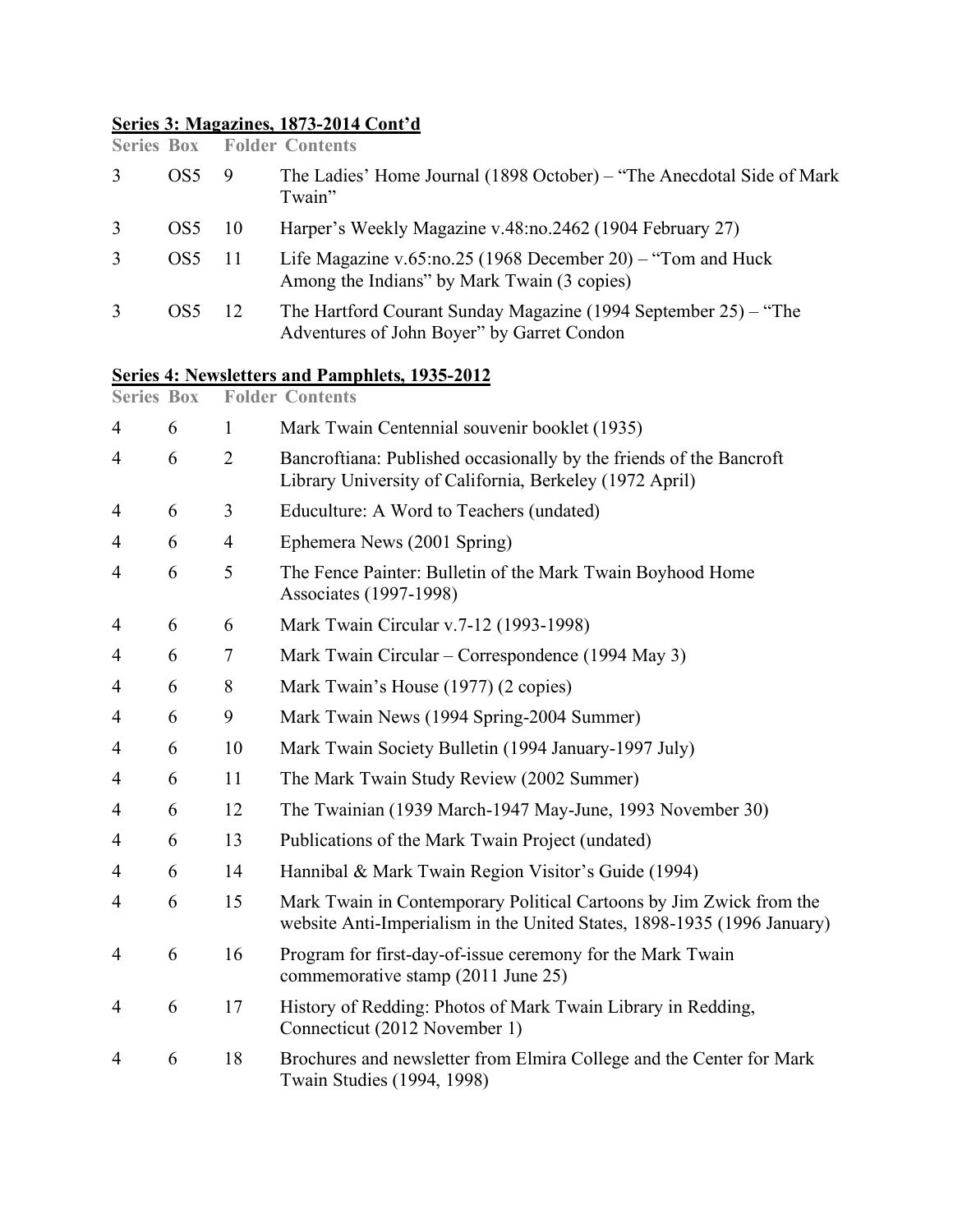## **Series 4: Newsletters and Pamphlets, 1939-2012 Cont'd**

|  | <b>Series Box Folder Contents</b>                |
|--|--------------------------------------------------|
|  | 4 6 19 Mark Twain Boyhood Home (undated)         |
|  | 4 6 20 Mark Twain's Museum of Memories (undated) |
|  | 4 6 21 Mark Twain Society (undated)              |

#### **Series 5: Newspapers, 1895-2016**

**Series Box Folder Contents**

| 5 | OS7             | -1             | Knight-Ridder News Service (1984) "Huck Finn: Still in trouble"                                                                                                                      |
|---|-----------------|----------------|--------------------------------------------------------------------------------------------------------------------------------------------------------------------------------------|
| 5 | OS7             | 2              | New York Times Metro (1994 June 18) "After Long Absence, Twain's<br>Butler Is to Return" – copy                                                                                      |
| 5 | OS7             | 3              | New York Times (1992 July 25) p. 14 "Will Huck Now Be Sold Down the<br>Mississippi?"                                                                                                 |
| 5 | OS7             | $\overline{4}$ | New York Times (1992 August 2) p. 24 "More Huck Finn Adventures, to<br>Buffalo Via Hollywood"                                                                                        |
| 5 | OS <sub>7</sub> | 5              | New York Times (1993 June 20) p. 8-9 "2 Houses From Hartford's<br>Greener Era: Twain's red-brick revel in frippery is steps from Harriet<br>Beecher Stowe's quiet Victorian cottage" |
| 5 | OS7             | 6              | New York Times (1996 August 18) p.17-18 "Will Twain Stop Traffic in a<br>'Pass-Through' City?"                                                                                       |
| 5 | OS <sub>7</sub> | $\overline{7}$ | New York Times (2001 June 23) p. A15-A17 "A Forgotten Twain Tale<br>Finally Makes It Into Print"                                                                                     |
| 5 | OS7             | 8              | New York Times (2007 December 9) p. 1, 13 "Rumors Of This Play Were<br>Not Exaggerated"                                                                                              |
| 5 | OS7             | 9              | New York Times (2010 March 14) p.1-2 "Twain and Crane: The Old Ball<br>Game"                                                                                                         |
| 5 | OS7             | 10             | New York Times (2010 April 22) "In Mark Twain's Will, a Glimpse of<br>Father's Love"                                                                                                 |
| 5 | OS7             | 11             | New York Times (2010 September 19) p. 10 "Twain's Nicaragua, 144<br>Years Later"                                                                                                     |
| 5 | OS7             | 12             | New York Times (2016 August 21) p. 9 "Where Mark Twain Found<br>Inspiration"                                                                                                         |
| 5 | OS7             | 13             | Oakland Examiner (1910 April 22) "Mark Twain, Dean of Humorists, is<br>Dead Grizzled Maker of Fun Jokes to the End" (front section only)                                             |
| 5 | OS7             | 14             | The Oregonian (1985 September 1) p. S3 "Huck Finn finds Mark Twain's<br>home as he remembered it                                                                                     |
| 5 | OS7             | 15             | The Oregonian (1985 December 31) p. B9 "Mark Twain gives advice<br>from his age of greed and corruption to ours"                                                                     |
|   |                 |                |                                                                                                                                                                                      |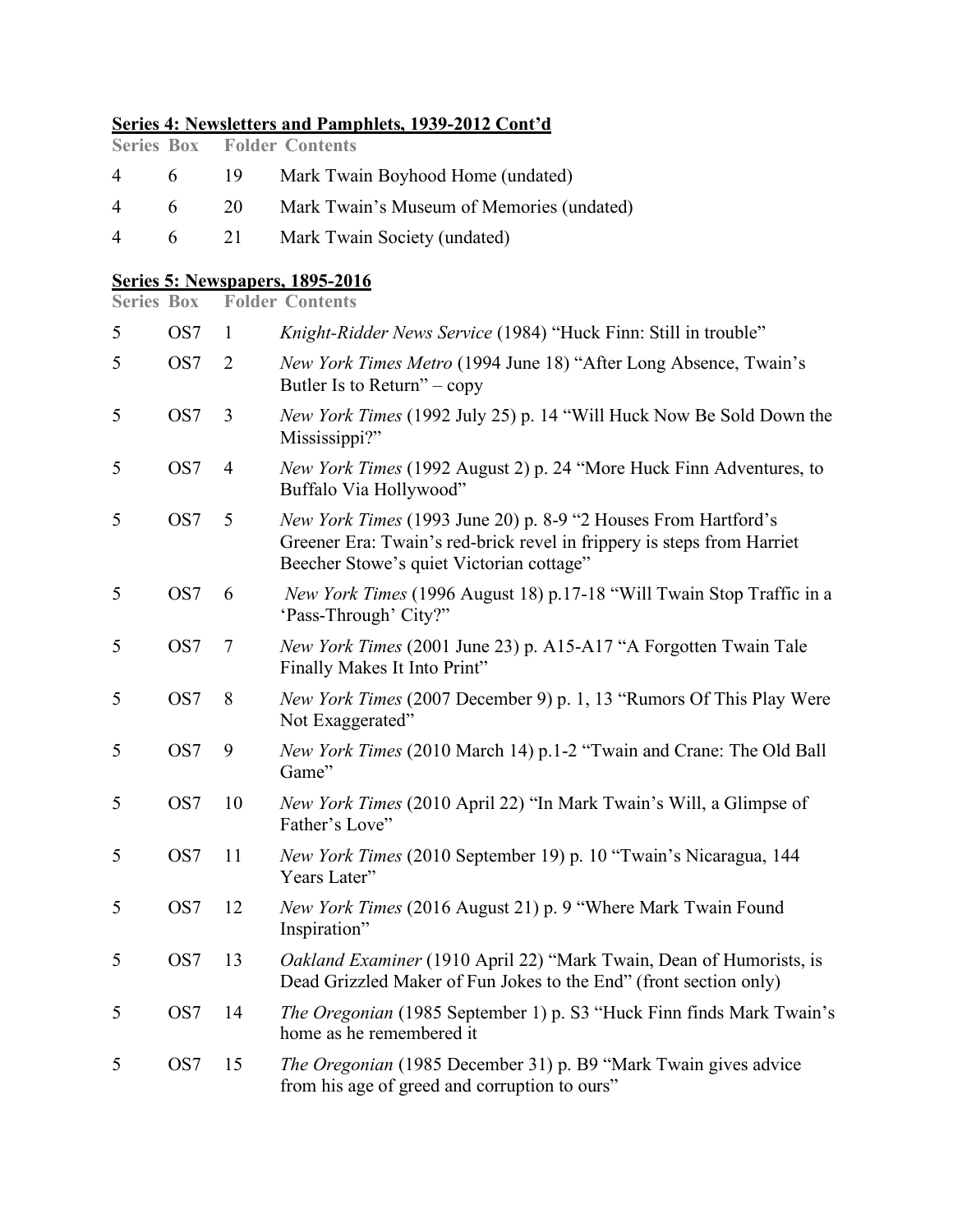## **Series 5: Newspapers, 1895-2016 Cont'd**

| <b>Series Box</b> |                 |    | <b>Folder Contents</b>                                                                                                                                                                                                   |
|-------------------|-----------------|----|--------------------------------------------------------------------------------------------------------------------------------------------------------------------------------------------------------------------------|
| 5                 | OS <sub>7</sub> | 16 | <i>The Oregonian</i> (1986 January 19) p. C3 "Holbrook finds true spirit of<br>Mark Twain"                                                                                                                               |
| 5                 | OS7             | 17 | <i>The Seattle Times</i> (1985 December 1) "A writer for our times"                                                                                                                                                      |
| 5                 | OS7             | 18 | <i>The Seattle Times</i> (undated) "Sesquicentennial year marks recollection of<br>visit to Seattle"                                                                                                                     |
| 5                 | OS7             | 19 | <i>The Sunday Oregonian</i> (1992 April 5) p. B3 "Huck Finn enters another<br>era of social opprobrium"                                                                                                                  |
| 5                 | OS7             | 20 | <i>The Sunday Oregonian</i> (1993 December 11) p. C5 "Holbrook revives<br>spirit of Twain, converting dreary night to one of delight"                                                                                    |
| 5                 | OS7             | 21 | <i>The Sunday Oregonian</i> (2010 April 4) p.7-8 "Two on Twain: Western<br>Adventure Early in Life, a Castle Drama Later"                                                                                                |
| 5                 | OS7             | 22 | <i>The Washington Post</i> (1989 January 29) p.E4 "Up the Rigi, in the<br>Footsteps of Mark Twain" - copy                                                                                                                |
| 5                 | OS7             | 23 | Copies of newspaper articles from The Blade, The Daily Reveille, The<br>Weekly Reveille, and an account from The Fairhaven Land Company<br>(1895 July-August) describing Mark Twain's visit to Bellingham,<br>Washington |
| 5                 | OS <sub>7</sub> | 24 | Newspaper clipping "When Sam Clemens Roughed It" (undated)                                                                                                                                                               |
|                   |                 |    |                                                                                                                                                                                                                          |

## **Series 6: Plays, 1867-2010**

|   |   |   | <b>Series Box Folder Contents</b>                                                                                         |
|---|---|---|---------------------------------------------------------------------------------------------------------------------------|
| 6 | 8 | 1 | The Quaker City Holy Land Excursion: An Unfinished Play by Mark<br>Twain, includes auction description (1867)             |
| 6 | 8 | 2 | Synopsis of Tom Sawyer: A Drama by Jake Blanck (1940)<br>$(1st edition-small and large versions)$                         |
| 6 | 8 | 3 | Playbill for <i>On the Verge of Becoming an Angel</i> by Larry Leedy (2 copies)<br>$(1987)$ December 31)                  |
| 6 | 8 | 4 | Mark Twain and the Devil: A three-act play inspired by an unfinished tale<br>by Mark Twain by Irwin Shishko (2010)        |
| 6 | 8 | 5 | Hal Holbrook in <i>Mark Twain Tonight!</i> – Program, advertisement, and<br>autographed picture of Hal Holbrook (undated) |

## **Series 7: Ephemera and Miscellaneous, 1866-1971**

**Folder Contents** 

7 8 6 Steamship ticket for Steamship America, San Francisco to New York via Nicaragua from C.A. Transit Company. Explanation summary included  $(1866)$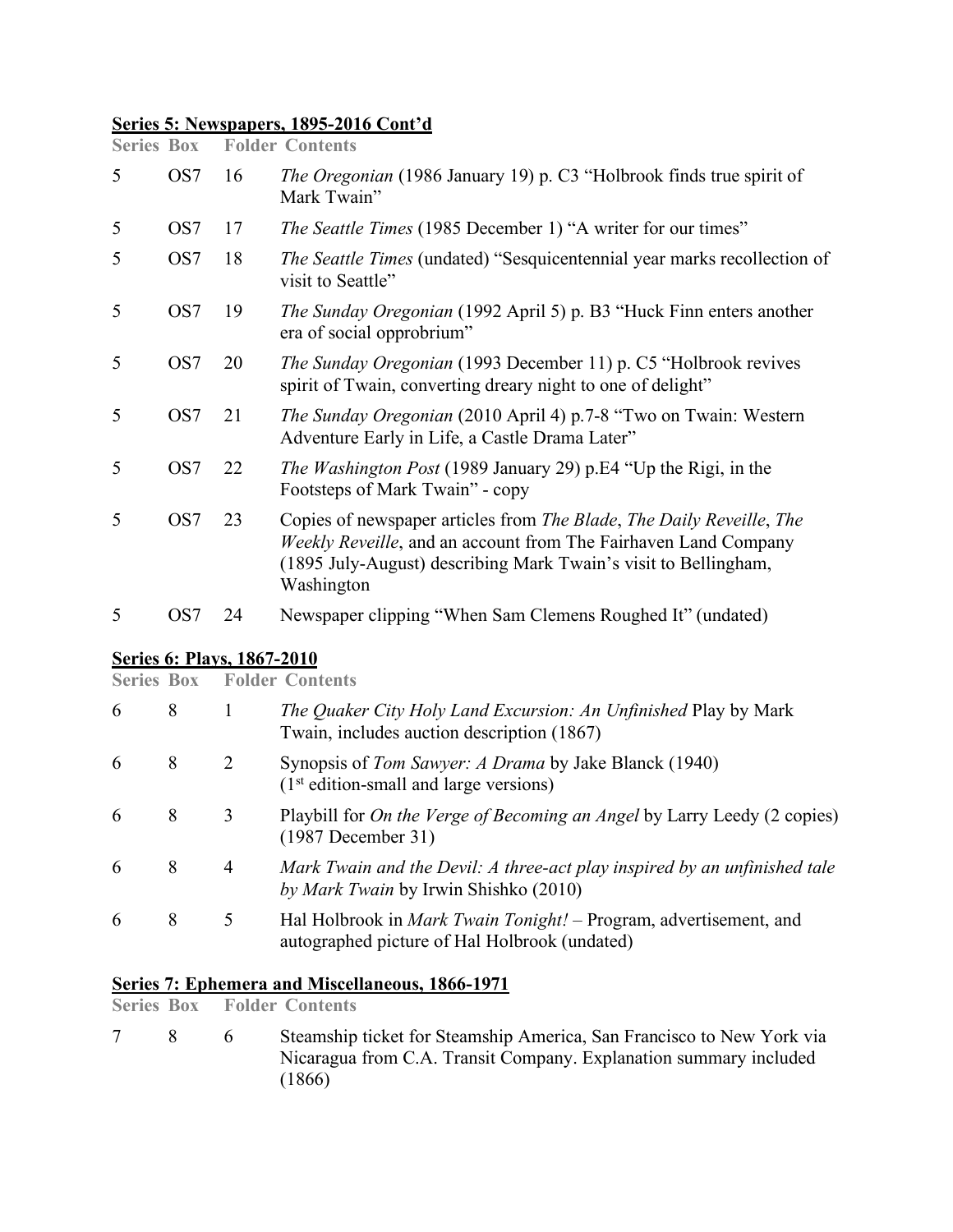## **Series 7: Ephemera and Miscellaneous, 1866-1971 Cont'd**

| <b>Series Box</b> |                 |    | <b>Folder Contents</b>                                                                                                                                                |
|-------------------|-----------------|----|-----------------------------------------------------------------------------------------------------------------------------------------------------------------------|
|                   | 8               | 7  | Dust Covers for The Works of Mark Twain Definitive Edition v. I,<br>v. II, v. XXIX (1922-1923)                                                                        |
|                   | 8               | 8  | Loose leaf from an autograph album. Contains signature of pianist and<br>composer Ossip Gabrilowitsch (Twain's son-in-law) and pianist Jean<br>Louis Nicodé (undated) |
|                   | 8               | 9  | Envelope from Alan Patera stamped in Twain, CA (1966 July 16)                                                                                                         |
|                   | 8               | 10 | "Mark Twain's 'Mental Telegraphy'" – chapter from They Knew the<br>Unknown by Martin Ebon (1971)                                                                      |
|                   | OS <sub>7</sub> |    | Cabin Passenger List of the Imperial German and U.S. Mail<br>Twin Screw Steamship Prinzess Irene sailing from New York for Genoa<br>(1903 October 24) Framed.         |

## **Series 8: Collection Development and Sales Information, 1980-2013**

| <b>Series Box</b> |   |                | <b>Folder Contents</b>                                                                                                                                                                         |
|-------------------|---|----------------|------------------------------------------------------------------------------------------------------------------------------------------------------------------------------------------------|
| 8                 | 9 | $\mathbf{1}$   | Invoices from Argonaut Book Shop San Francisco, California (1980 April<br>29)                                                                                                                  |
| 8                 | 9 | $\overline{2}$ | c(1980)                                                                                                                                                                                        |
| 8                 | 9 | 3              | Invoices, correspondence, and catalogue from Heritage Bookshop Los<br>Angeles, California; contains advertisement for Mark Twain's (Burlesque)<br>Autobiography and First Romances (1980-1994) |
| 8                 | 9 | $\overline{4}$ | Invoices and correspondence from John Howell Books San Francisco,<br>California (1980-1984)                                                                                                    |
| 8                 | 9 | 5              | Correspondence from Duane Bietz to Antiquities, Books, & Prints<br>Portland, Oregon (1982 April 13)                                                                                            |
| 8                 | 9 | 6              | Invoices, correspondence, and receipts from The Brick Row Book Shop<br>San Francisco, California (1982-1996)                                                                                   |
| 8                 | 9 | 7              | Correspondence from Harold M. Burstein & Company about The<br>Celebrated Jumping Frog (1985 January 5)                                                                                         |
| 8                 | 9 | 8              | Invoice and correspondence from Rulon-Miller Books Minneapolis,<br>Minnesota (1985 February-March)                                                                                             |
| 8                 | 9 | 9              | Receipt from William P. Wreden Books & Manuscripts Palo Alto,<br>California (1985 May 8)                                                                                                       |
| 8                 | 9 | 10             | Receipt from Green Dolphin Bookshop Portland, Oregon (1985 December<br>29)                                                                                                                     |
| 8                 | 9 | 11             | Receipt from Drew's Bookshop Santa Barbara, California (1985)                                                                                                                                  |
| 8                 | 9 | 12             | Invoices and correspondence from Hamill & Barker Chicago, Illinois<br>$(1985 - 1987)$                                                                                                          |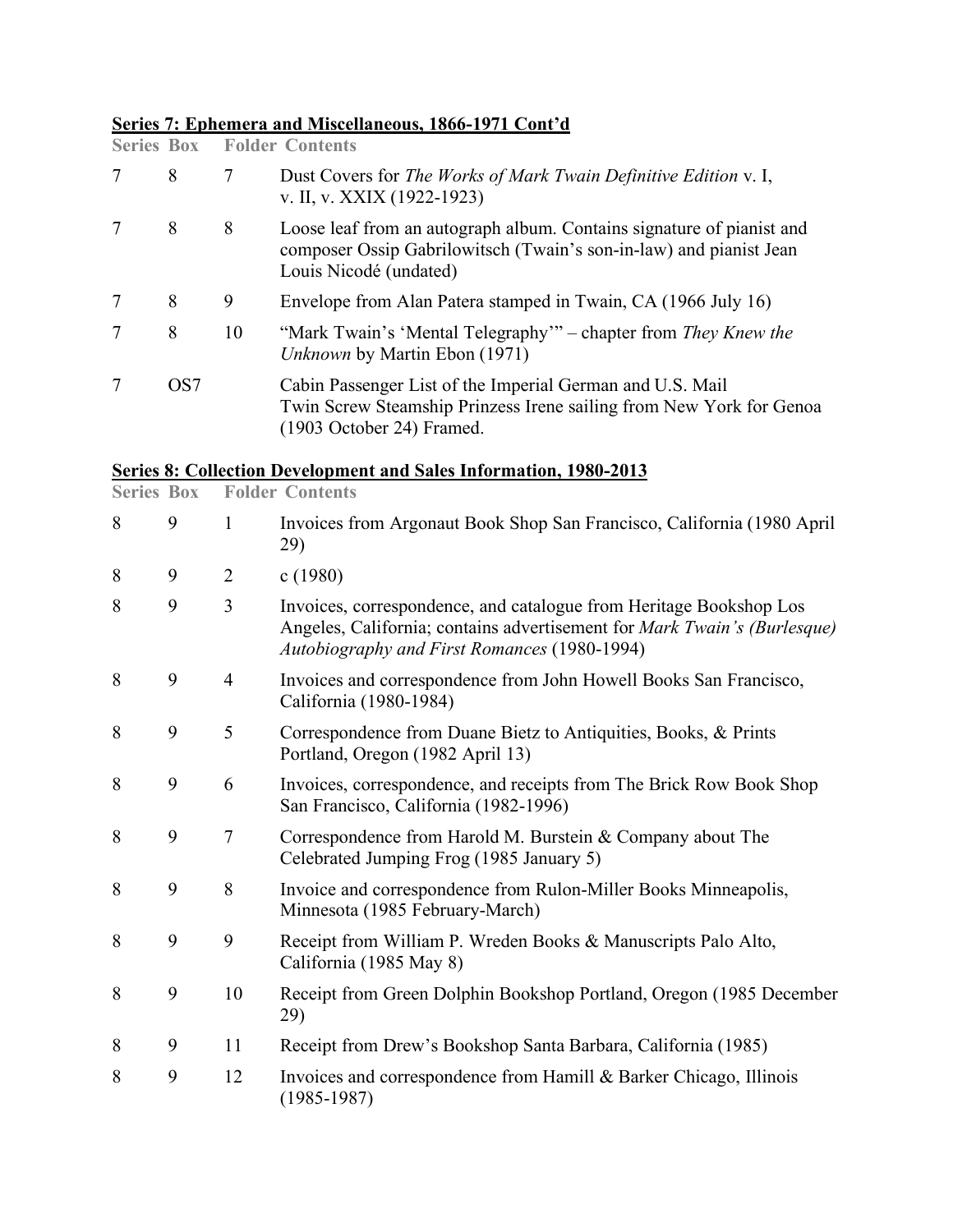| <b>Series Box</b> |   |    | $B0$ , $C1$ , $C1$ , $C2$ , $C3$ , $C4$ , $C5$ , $C6$ , $C7$ , $C8$ , $C9$ , $C1$ , $C1$ , $C1$ , $C1$ , $C1$ , $C1$ , $C1$ , $C$<br><b>Folder Contents</b>                                                                                        |
|-------------------|---|----|----------------------------------------------------------------------------------------------------------------------------------------------------------------------------------------------------------------------------------------------------|
| 8                 | 9 | 13 | Invoices and correspondence from Yerba Buena Books San Francisco,<br>California (1985-1993)                                                                                                                                                        |
| 8                 | 9 | 14 | Receipt and catalogue listing from Powell's Books (1985, 1990)                                                                                                                                                                                     |
| 8                 | 9 | 15 | Invoices and correspondence from MacDonnell Rare Books Austin, Texas<br>$(1987-1996)$                                                                                                                                                              |
| 8                 | 9 | 16 | Invoice and correspondence between Duane Bietz and Caliban Press<br>Montclair, New Jersey regarding the purchase of "Huckleberry Finn,<br>Alive at 100." Includes pamphlet (1985) with information on different<br>items available (1988 May-July) |
| 8                 | 9 | 17 | Correspondence between Duane Bietz and Cheloniidae Press<br>Williamsburg, Massachusetts about purchasing "The Jumping Frog."<br>Includes pamphlet (1985) with information on different editions available<br>(1988 May-June)                       |
| 8                 | 9 | 18 | List of Valuable Literature & Fine Books from Jeff Weber Rare Books<br>$(1988$ Summer)                                                                                                                                                             |
| 8                 | 9 | 19 | Detached pages for auction (unknown) of Mark Twain items<br>(1988 October 17)                                                                                                                                                                      |
| 8                 | 9 | 20 | Undesignated receipts and packing lists (1988-1994)                                                                                                                                                                                                |
| 8                 | 9 | 21 | Invoices and correspondence from Charles Seluzicki Rare and Fine<br>Books Portland, Oregon (1989-1990)                                                                                                                                             |
| 8                 | 9 | 22 | Correspondence from Wolf's Head Books Morgantown, West Virginia<br>$(1990$ February 8)                                                                                                                                                             |
| 8                 | 9 | 23 | Invoice from Western Picture Frame Co. Portland, Oregon (1990 August)<br>2)                                                                                                                                                                        |
| 8                 | 9 | 24 | Correspondence between Duane Bietz and the Steele Memorial Library<br>Elmira, NY regarding information about Mark Twain's possible<br>appearance in the local newspaper (1990 November-December)                                                   |
| 8                 | 9 | 25 | Receipt from George Robert Kane Books Santa Cruz, California (1990)<br>December 31)                                                                                                                                                                |
| 8                 | 9 | 26 | Invoices for auction sales from Swann Galleries New York, New York<br>$(1990-1992)$                                                                                                                                                                |
| 8                 | 9 | 27 | Invoice from Bowie & Weatherford, Inc. $(1991 \text{ June } 28)$                                                                                                                                                                                   |
| 8                 | 9 | 28 | Cashier's checks and catalogue listing from Art Blumenkron Resident IRC<br>$(1991-1992)$                                                                                                                                                           |
| 8                 | 9 | 29 | Invoice from Metacomet Books (1992 February 4)                                                                                                                                                                                                     |
| 8                 | 9 | 30 | Invoice from Liza Pastine original book designs (1993 January 14)                                                                                                                                                                                  |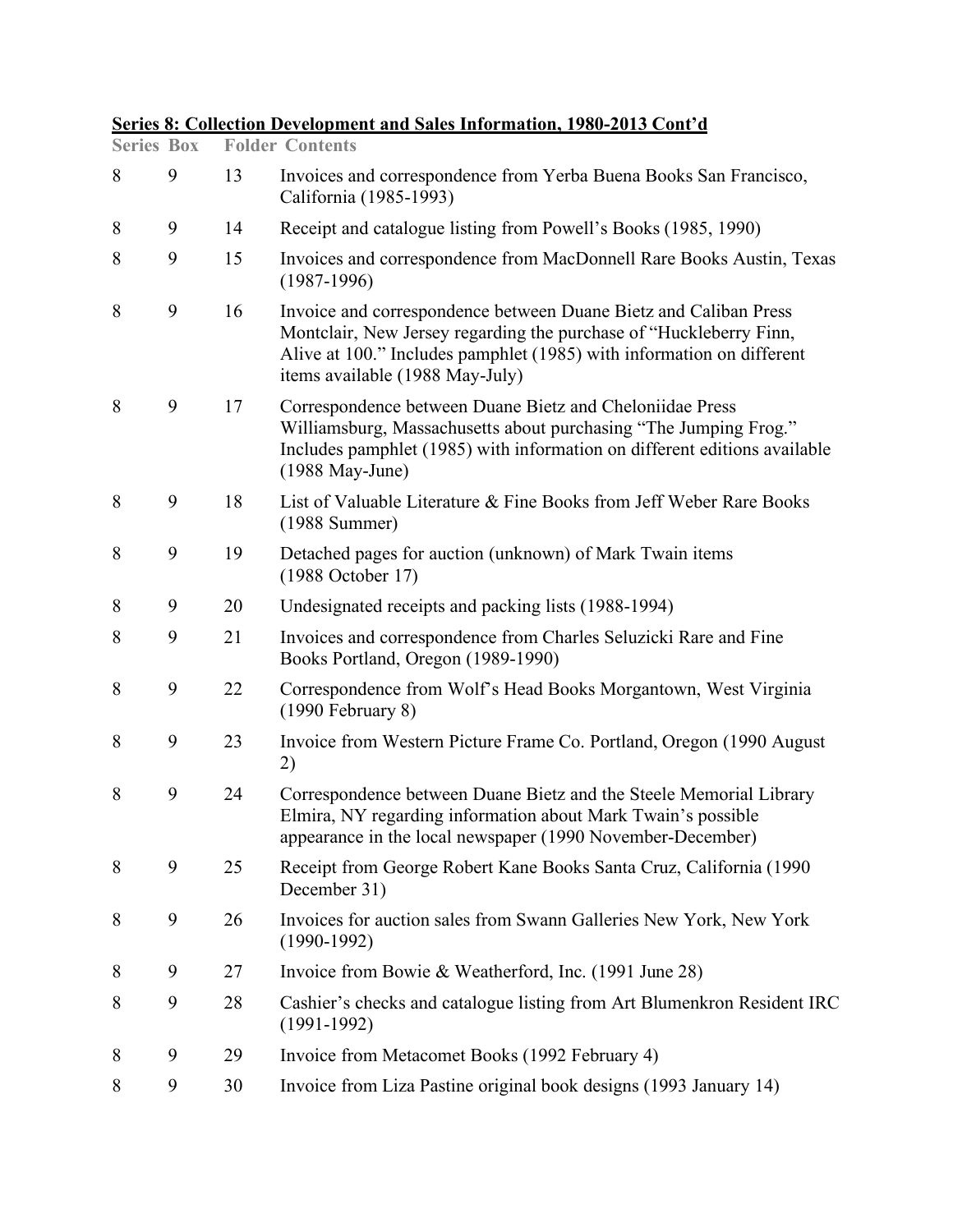| <b>Series Box</b> |   |    | <b>Folder Contents</b>                                                                                                                                                                                                                                                                                                                                                                                                                             |
|-------------------|---|----|----------------------------------------------------------------------------------------------------------------------------------------------------------------------------------------------------------------------------------------------------------------------------------------------------------------------------------------------------------------------------------------------------------------------------------------------------|
| 8                 | 9 | 31 | Invoice and correspondence from Leaves & Bindings Book Restoration<br>Portland, Oregon (1993 February-April)                                                                                                                                                                                                                                                                                                                                       |
| 8                 | 9 | 32 | Invoice from Jeffrey Thomas, Fine & Rare Books San Francisco,<br>California (1993 October 15)                                                                                                                                                                                                                                                                                                                                                      |
| 8                 | 9 | 33 | Mark Twain Museum gift catalog (1993/1994 Winter)                                                                                                                                                                                                                                                                                                                                                                                                  |
| 8                 | 9 | 34 | Invoice from The Spoon River Press Peoria, Illinois (1994 April 11)                                                                                                                                                                                                                                                                                                                                                                                |
| 8                 | 9 | 35 | Correspondence with Jack C. Thompson (1994 April 19)                                                                                                                                                                                                                                                                                                                                                                                               |
| 8                 | 9 | 36 | Letter to Duane Bietz from the Mark Twain Society notifying of latest<br>bulletin and new book (1994 April 21)                                                                                                                                                                                                                                                                                                                                     |
| 8                 | 9 | 37 | Correspondence from the Mark Twain Research Foundation regarding<br>subscription to <i>The Twainian</i> (1994 May 5)                                                                                                                                                                                                                                                                                                                               |
| 8                 | 9 | 38 | Letter to Duane and Eunice Bietz from Leland Frederick Cooley regarding<br>information and purchase of spoons that had been purchased by Mark<br>Twain (1994 June 17)                                                                                                                                                                                                                                                                              |
| 8                 | 9 | 39 | Receipt from Michael S. Hollander San Rafael, California (1994)<br>September 18)                                                                                                                                                                                                                                                                                                                                                                   |
| 8                 | 9 | 40 | Correspondence and receipt from Barry Cassidy Rare Books Sacramento,<br>California (1994 September 19-30)                                                                                                                                                                                                                                                                                                                                          |
| 8                 | 9 | 41 | Information regarding provenance of a cabinet which was once in Mark<br>Twain's house. Includes note written by Duane Bietz declaring that Clara<br>Clemens gave her distant cousin Gladys Lewis the cabinet, who then<br>bequeathed it to her nephew Leland Frederick Cooley from whom Duane<br>Bietz bought it. Includes report entitled A Provenance Outline written by<br>Leland Frederick Cooley. Includes photographs of the cabinet. (1994) |
| 8                 | 9 | 42 | Further information regarding provenance of a cabinet which was once in<br>Mark Twain's house. Includes correspondence between Duane Bietz and<br>Marianne J. Curling, Curator of the Mark Twain House regarding the<br>cabinet. Includes articles regarding artist Gladys Lewis Bush and writer<br>Leland Frederick Cooley. (1994)                                                                                                                |
| 8                 | 9 | 43 | Sales slips from Book Crafts Portland, Oregon (1994-1996)                                                                                                                                                                                                                                                                                                                                                                                          |
| 8                 | 9 | 44 | Correspondence between Duane Bietz and Robert Slotta. Topics include<br>letters to Mark Twain, a first edition copy of The 30,000 Bequest, and<br>Mark Twain's handwritten Last Manuscript (1994-2009)                                                                                                                                                                                                                                             |
| 8                 | 9 | 45 | Invoices from The Great Northwest Bookstore Portland, Oregon (1995)<br>January 9, undated)                                                                                                                                                                                                                                                                                                                                                         |
| 8                 | 9 | 46 | Handwritten letter from Betty Hoefner to Duane Bietz regarding sale of<br>Mark Twain Centennial book (undated)                                                                                                                                                                                                                                                                                                                                     |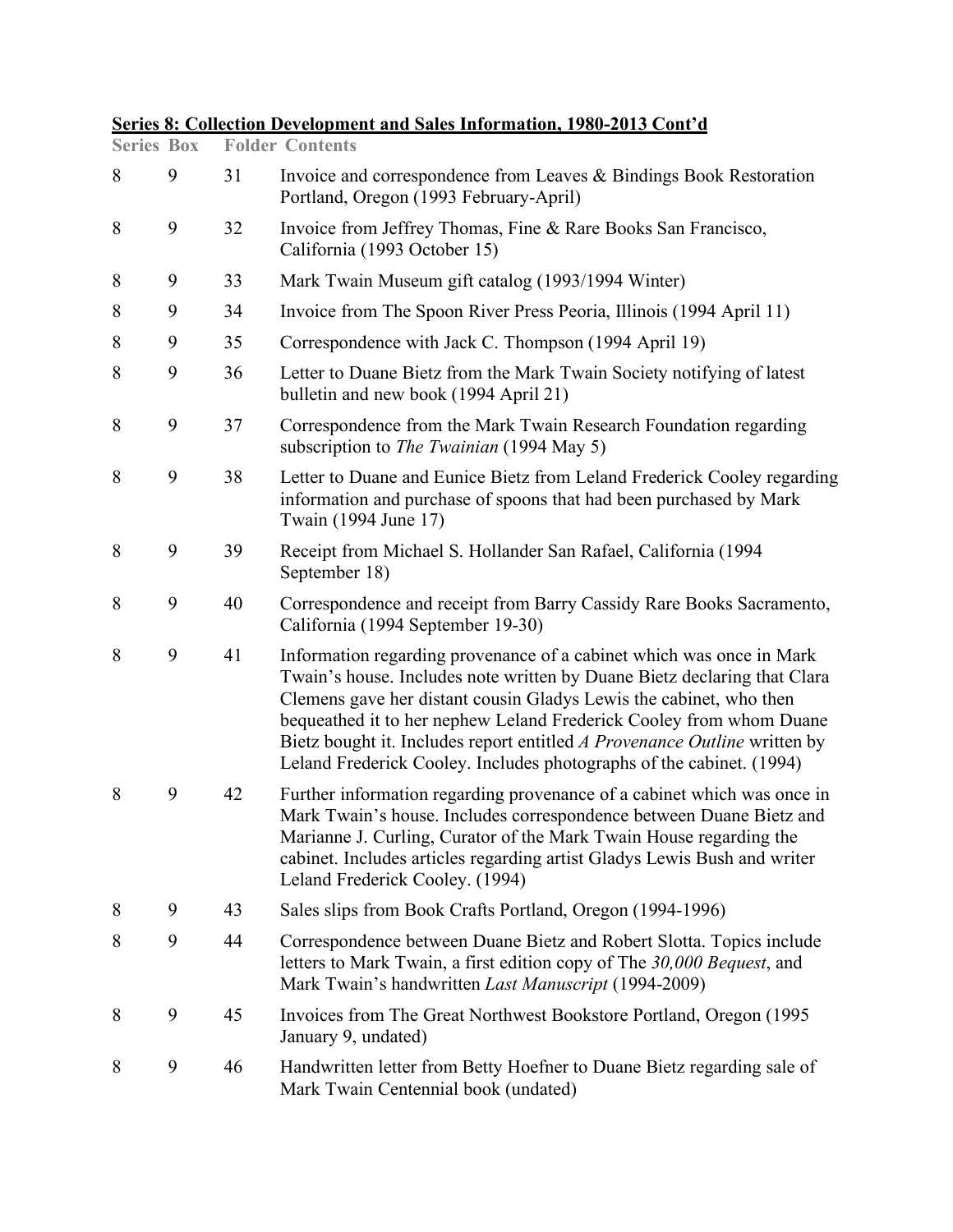| <b>Series Box</b> |    |                | <b>Folder Contents</b>                                                                                                                                                 |
|-------------------|----|----------------|------------------------------------------------------------------------------------------------------------------------------------------------------------------------|
| 8                 | 9  | 47             | Receipt from Creative Ideas Used & Rare Books Lincoln, Nebraska (1995)<br>April 24)                                                                                    |
| 8                 | 10 | $\mathbf{1}$   | Catalogue from the Kenneth W. Rendell Gallery Inc. (1995 June)                                                                                                         |
| 8                 | 10 | $\overline{2}$ | Invoice from Butterfield & Butterfield (1996 March 18)                                                                                                                 |
| 8                 | 10 | 3              | Invoice and printed catalogue listings from Sotheby's New York, New<br>York (1996 December 3, 2010 November 9)                                                         |
| 8                 | 10 | $\overline{4}$ | Mark Twain Bancshares, Inc. dividend information (1996)                                                                                                                |
| 8                 | 10 | 5              | Receipt from Rain Dog Books Chicago, IL (1996 September 20)                                                                                                            |
| 8                 | 10 | 6              | Invoice from Thomas A. Goldwasser Rare Books San Francisco, CA<br>(1996 October 19)                                                                                    |
| 8                 | 10 | 7              | Letter from Martha Carpenter regarding The Innocents Abroad by Mark<br>Twain (1996 August 10)                                                                          |
| 8                 | 10 | 8              | Loan agreement between Duane Bietz and The Mark Twain House<br>regarding six sterling silver soup spoons (1997 October 4)                                              |
| 8                 | 10 | 9              | Bauman Rare Books listings of several Twain books (1997 October 5)                                                                                                     |
| 8                 | 10 | 10             | Letter from Brian Gray regarding an inscribed copy of <i>The Prince and the</i><br>Pauper by Mark Twain (1998 August 13)                                               |
| 8                 | 10 | 11             | Admirable Books Catalogue (1998)                                                                                                                                       |
| 8                 | 10 | 12             | Letter from The Cupertino Historical Society regarding the theater<br>program for Mark Twain's "Puddinghead Wilson". Copy of the program<br>included. (2000 August 29) |
| 8                 | 10 | 13             | Correspondence with The Bancroft Library (1994 – 2009)                                                                                                                 |
| 8                 | 10 | 14             | Letter from Cindy Darling regarding provenance of a photograph of Mark<br>Twain which was sold to Duane Bietz (2001 July 13)                                           |
| 8                 | 10 | 15             | Letters from Duane Bietz to H $&$ H Book Services inquiring about price<br>of repairs to Mark Twain dust covers (2003)                                                 |
| 8                 | 10 | 16             | Letter from The Friends of the Bancroft Library (2004 January)                                                                                                         |
| 8                 | 10 | 17             | Correspondence between Duane Bietz and John Henley regarding Mark<br>Twain event at McKee Library, Southern Adventist University (2010)<br>March 15)                   |
| 8                 | 10 | 18             | Letter from author Forrest G. Robinson regarding his newest book (2012)<br>February)                                                                                   |
| 8                 | 10 | 19             | Heritage Auctions invoice and letters (2012 March – September)                                                                                                         |
| 8                 | 10 | 20             | Phillip J. Pirages Catalogue 64 (2013 May)                                                                                                                             |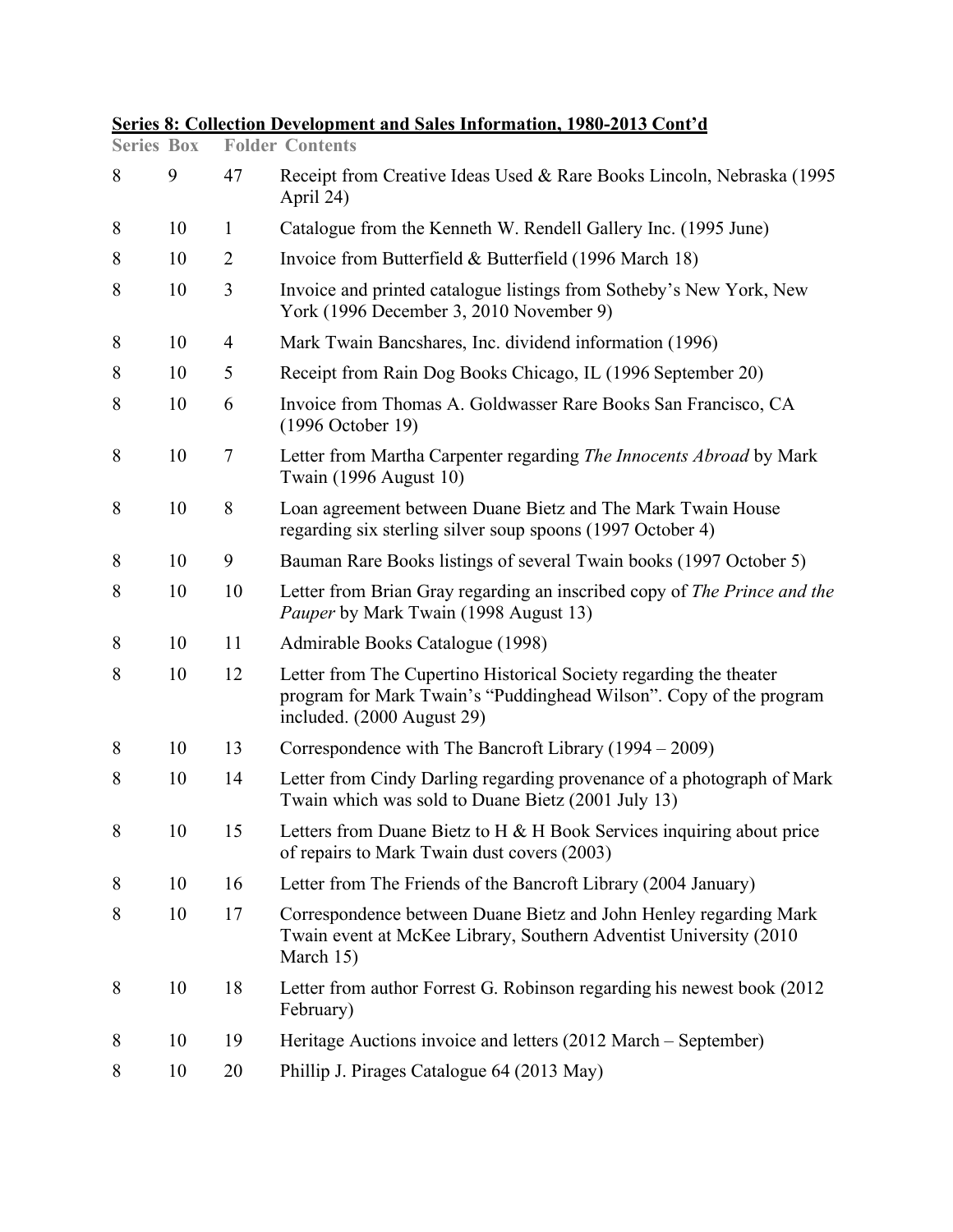| <b>Series Box</b> |             |                | <u>эсися от сонссион Бетсюрински ана загея иногитация, 1700-2010 сонс а</u><br><b>Folder Contents</b>                                                        |
|-------------------|-------------|----------------|--------------------------------------------------------------------------------------------------------------------------------------------------------------|
| 8                 | 10          | 21             | Bleak House Books, Inc. Catalogue 1 (undated)                                                                                                                |
| 8                 | 10          | 22             | Author Price Guides (undated)                                                                                                                                |
| 8                 | 10          | 23             | Invoice from Plandome Book Auctions Glen Head, New York (undated)                                                                                            |
| 8                 | 10          | 24             | The 19 <sup>th</sup> Century Shop Mark Twain Occasional List 31 (undated)                                                                                    |
| 8                 | 10          | 25             | Notes from Duane Bietz regarding "minor items for the collection" and<br>instructions for documents (undated)                                                |
| 8                 | 10          | 26             | Copies of excerpts from <i>Mark Twain</i> Volume III by Albert Bigelow Paine<br>and The Selected Letters of Mark Twain edited by Charles Neider<br>(undated) |
| 8                 | 10          | 27             | Various catalogue listings (undated)                                                                                                                         |
| <b>Series Box</b> |             |                | Series 9: Calendars, Scrapbooks, Games, 1891-2011<br><b>Folder Contents</b>                                                                                  |
| 9                 | OS11 1      |                | Mark Twain Calendar (1904)                                                                                                                                   |
| 9                 | <b>OS11</b> | 2              | Mark Twain Calendar Published by Sully and Kleinteich (1917)                                                                                                 |
| 9                 | <b>OS11</b> | 3              | The Mark Twain Calendar Published by George Sully & Co. (1924)                                                                                               |
| 9                 | <b>OS11</b> | $\overline{4}$ | Mark Twain Wall Calendar (1994) (2 copies)                                                                                                                   |
| 9                 | <b>OS11</b> | 5              | Mark Twain's Scrapbook Manufactured by Daniel Slote & Co. (1892)                                                                                             |
| 9                 | OS11 6      |                | Mark Twain's 70 <sup>th</sup> Birthday: Souvenir of its Celebration Published<br>by Harper $&$ Brothers (1906)                                               |
| 9                 | <b>OS11</b> | -7             | Mark Twain: The Stamp of Genius United States Post Office<br>Commemorative Booklet unopened (2011 June 25) (3 copies)                                        |
| 9                 | OS11 8      |                | Mark Twain's Memory-Builder: A Game for Acquiring and Retaining All<br>Sorts of Facts and Dates Copyright by S.L. Clemens (1891)                             |
|                   |             |                |                                                                                                                                                              |

#### **Series 10: Pictures and Posters, ?-1985**

**Series Box Folder Contents** 10 OS11 9 Poster Advertisement: "Mark Twain's Six Funniest Books"– Harper & Brothers 10 OS11 10 Poster Advertisement: "Mark Twain Journal" (1985) – Vanity Fair Supplement 10 OS11 11 Photographic Negative – image of Mark Twain 10 OS11 12 Photographs – Samuel Langhorne Clemens (Mark Twain) and Mark Twain at his old home in Hannibal, Missouri 10 OS11 13 Photographs – Doors to Twain's home in NYC